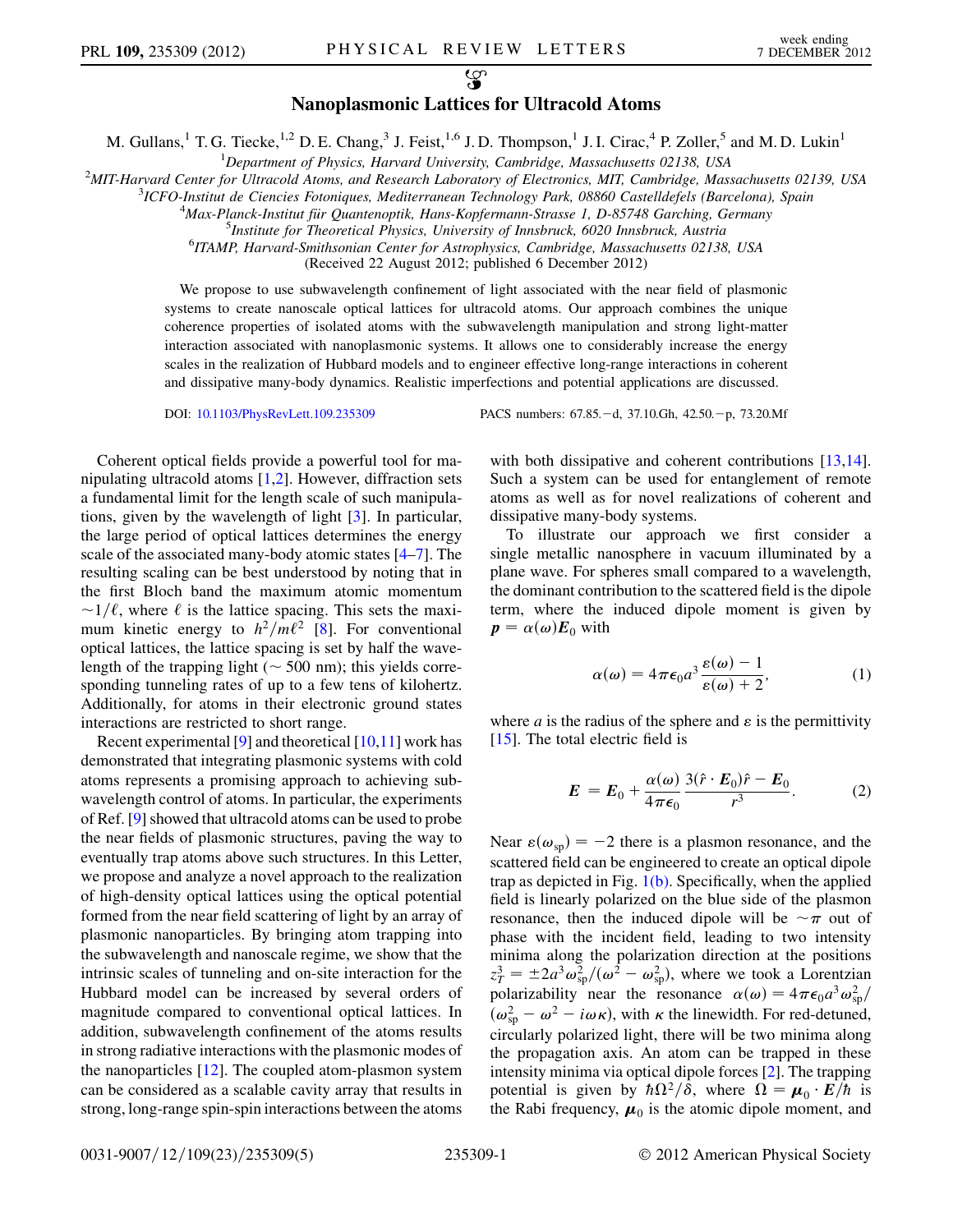

<span id="page-1-0"></span>FIG. 1 (color online). (a) Illustration of the relevant physics in the plasmonic lattice. (b) Illustration of how to engineer a bluedetuned optical dipole trap by driving on the blue side of the plasmon resonance. (c) Atomic potential for Rb including vdw for trapping above a single silver nanoshell. The dotted line shows how to weaken the trap by applying circularly polarized light perpendicular to the trapping light. (Inset) Real (dashed line) and imaginary (solid line) part of the dipole polarizability for a sphere and the nanoshell with a 15 nm radius and 13.85 nm SiO<sub>2</sub> core. (d) y-z contours of atomic potential in megahertz for a line of nine spheres in the center of a  $45 \times 45$  square lattice with a 60 nm lattice spacing; black regions are where the potential is negative due to vdw, and spheres are shown in white. The nanoshells are silver with a 15 nm radius and  $13.65$  nm SiO<sub>2</sub> core; the trapping light is reddetuned (704 nm) with respect to the plasmon resonance (682 nm) and applied from above with rotating x-y polarized light.

 $\delta = \omega_a - \omega$  is the detuning between the atomic transition and the laser. Expanding near the trap minima gives the trapping frequency  $\omega_T^2 = 9 \frac{\hbar \Omega_0^2}{\delta m z_T^2} Re(\alpha)^2 / \alpha^2 \sim \hbar \Omega_0^2 / \delta m a^2$ .

The trap depth can be controlled by applying a second field with the opposite polarization, as illustrated in Fig.  $1(c)$ . By using this method, the atoms can be loaded into the near field traps by starting with a cold, dense gas of atoms in a large trap and then adiabatically turning on the near field traps.

We now address several practical considerations. First, for alkali atoms there is a large disparity between the natural plasmon resonance and the atomic trapping transitions. For a solid silver sphere, the plasmon resonance occurs near 350 nm [\[16\]](#page-4-13), compared to 780 nm for the D2 line in Rb. However, the plasmon resonance is easily tuned by changing the geometry. Adding an inert core, such as  $SiO<sub>2</sub>$ , will shift the plasmon resonance into the red [\[17\]](#page-4-14), as illustrated in the inset in Fig. [1\(c\).](#page-1-0)

There will also be significant surface interactions. Van der Waals (vdw) forces can be overcome with modest laser power because of the sphere's plasmonic enhancement [[10](#page-4-7),[11](#page-4-8)]. There are two dominant sources of heating and decoherence arising from incoherent transitions induced by the trapping laser or thermal magnetic field noise in the nanoparticle. The first effect scales as  $\gamma \Omega^2/\delta^2$ , where  $\gamma$  is the atomic linewidth, and is suppressed at large detuning. To estimate the effect of magnetic field noise, we approximate the nanoshell as a current loop of radius and height  $a$ , thickness  $t$ , and resistivity  $\rho$ . Then the incoherent transition rate between hyperfine states is  $\sim (g_F \mu_0 \mu_B)^2 k_B T (a^4 t / r^5) / \hbar^2 \rho r$ , where r is the distance of the atom to the sphere center  $g_B$  is the r is the distance of the atom to the sphere center,  $g_F$  is the hyperfine g factor,  $\mu_B$  is the Bohr magneton, and T is the temperature [\[18\]](#page-4-15).

Figures  $1(c)$  and  $1(d)$  show the atomic trapping potential for a single sphere and an array, respectively. We numerically obtained the trapping potential in Fig.  $1(c)$  by using Mie theory, and the vdw potential was obtained by using the methods in Ref. [[19](#page-4-16)]. To solve for the trapping potential in the array in Fig.  $1(d)$ , we approximated the scattered field from each nanoshell by a dipole and solved for the total field self-consistently. Using the parameters in Fig.  $1(c)$  for trapping 87Rb above a silver nanoshell at room temperature with  $\overline{\Omega}_0 = 25$  GHz (corresponding to  $\sim 10^8 I_{\text{sat}}$ , where  $I_{\text{sat}} \approx 1.7 \text{ mW/cm}^2$ ) and  $\delta = 25 \text{ THz}$  we estimate a tran  $I_{\text{sat}} \approx 1.7 \text{ mW/cm}^2$  and  $\delta = 25 \text{ THz}$ , we estimate a trap depth of  $\sim$  25 MHz and a trapping frequency of  $\sim$  5 MHz.<br>Both the magnetic field noise and laser detuning limit the Both the magnetic field noise and laser detuning limit the decoherence rate to  $\sim$  10 Hz and the heating rate to  $\sim$  1 Hz,<br>meaning that the atom can be tranned for  $\sim$  1 s meaning that the atom can be trapped for  $\sim$  1 s.<br>The controlled natterning of arrays of meta

The controlled patterning of arrays of metallic nanoparticles can be done lithographically in a top-down approach or through the controlled self-assembly of metallic nanoparticles in a bottom-up approach  $[20-23]$  $[20-23]$  $[20-23]$  $[20-23]$ . In any nanofabricated system, one must contend with disorder; the relevant disorder in this system occurs in the particle positioning and particle formation. In lithographic approaches, one can control the particle formation at the level of  $1-2$  nm  $[21]$ . In bottom-up, self-assembly approaches, it is possible to create large regions of wellordered crystal with a finite density of point and line defects, much like a conventional solid [\[23\]](#page-4-18). Because of the local nature of the traps, the disorder in the particle positioning will not affect the trapping. Errors in the particle formation can influence the trap by shifting the plasmon resonance and the field enhancement of each particle. To achieve consistent traps, the fractional error in the plasmon resonance should be smaller than its inverse quality factor  $Q = \omega_{\rm SD}/\kappa$ , which for silver (gold) nanospheres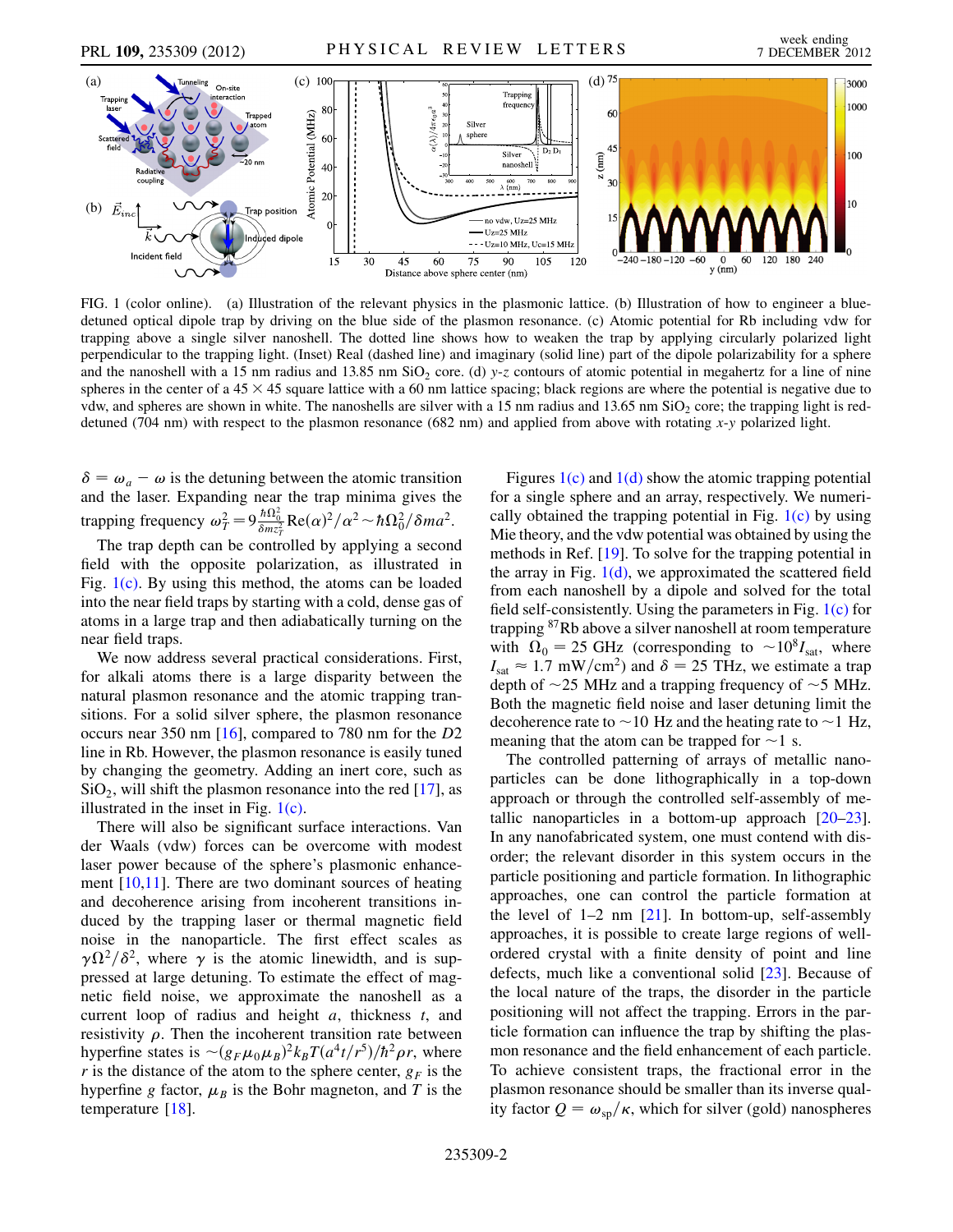goes up to 80 (20) [\[16](#page-4-13)[,24\]](#page-4-20). Currently, metallic nanoshells can be made with a fractional error in the radius of less than 5%, which is comparable to the inverse of  $Q$  [\[25\]](#page-4-21).

As a first example application of this system, we consider a realization of the single-band Hubbard model in the novel regime of large atomic density [\[1](#page-4-0)]. As an example, Fig. [1\(d\)](#page-1-0) shows that a well-defined lattice potential can be achieved with a period of 60 nm, which is within current fabrication limits. Figure [2](#page-2-0) illustrates the scaling for the maximum tunneling in the lowest band and the corresponding on-site interaction  $U_0$  [\[8](#page-4-5)]. In the Supplemental Material, we show that the tunneling rate can also be tuned through appropriate polarization control [[26](#page-4-22)].

These nanoscale traps reach a regime of atomic confinement where the ground state uncertainty becomes comparable to the free-space scattering length. For two atoms in a 3D isotropic trap, the two-body scattering problem can be solved exactly, leading to an effective scattering length  $a_{\text{eff}}(\omega_T)$ , which depends on the confinement energy [\[27](#page-4-23)[,28\]](#page-4-24). The inset in Fig. [2](#page-2-0) shows that a resonance emerges in the effective scattering length as a function of trap frequency [\[26\]](#page-4-22).

Disorder in the lattice will also affect the Hubbard model. The dominant effect arises from shifts in the local atomic potential at each sphere as the plasmonic enhancement factor changes from site to site. From Eq. ([2\)](#page-0-0), one can show that the rms of the disorder potential is given by  $U_{\text{dis}} \approx \frac{\Omega^2}{2\delta} (z_T^9/a^9 Q^2) \eta/\omega_{\text{sp}}$ , where  $\eta$  is the rms error in the plasmon reconnect If we take  $\eta/\omega_{\text{sp}} \approx 5\%$  then for a plasmon resonance. If we take  $\eta/\omega_{\rm sp} \sim 5\%$ , then for a wide range of parameters including those in Fig. 1(d), we wide range of parameters, including those in Fig.  $1(d)$ , we find that  $U_{\text{dis}}$  can be made smaller than, or comparable to, the maximum tunneling. In addition, since the disorder is static, one can reduce it by using the techniques described in Ref. [[29](#page-4-25)]. The effect of disorder on the single-particle

<span id="page-2-0"></span>

FIG. 2. The scaling of the maximum tunneling in the lowest band and the corresponding on-site interaction. Calculated by using the Wannier functions for a sinusoidal potential. (Inset) Energy-dependent scattering length for two  $87Rb$  atoms on a single site as a function of the trap frequency.

physics is well understood [\[30\]](#page-4-26); moreover, the interplay between interactions and disorder in the Hubbard model, as studied in Refs.  $[31-34]$  $[31-34]$  $[31-34]$ , is an interesting new regime which can be explored in the present system.

We now consider long-range interactions within the plasmonic lattice, associated with the strong radiative coupling between the atoms and spheres [[35](#page-4-29)]. This can be viewed as a strongly coupled cavity QED system. The coupling between the atoms and the near field of the sphere is given by  $g \sim \mu_0 d_0 / \epsilon_0 r^3$ , where  $d_0 = \sqrt{\hbar \omega_{\rm sp} \alpha(0)/2}$  is the quantized dipole moment of the sphere [[36](#page-4-30)]. Since the plasmons are overdamped, the relevant coupling is given by the Purcell factor  $P = g^2/\kappa \gamma$ . The plasmon linewidth  $\kappa$ has contributions from radiative and Ohmic losses. The radiative damping rate is  $k^3 d_0^2 / 3 \pi \epsilon_0 \hbar \sim k^3 a^3 \omega_{\rm sp}$ . Large<br>spheres are radiatively broadened and in this case,  $R \approx$ spheres are radiatively broadened and, in this case,  $P \sim (kr)^{-6}$  while for small spheres  $P \sim Qa^3/k^3r^6$  In both  $(kr)^{-6}$ , while for small spheres  $P \sim Q a^3 / k^3 r^6$ . In both limits, when  $r \ll \lambda / 2\pi \sim 100$  nm the atoms enter the limits, when  $r \ll \lambda/2\pi \sim 100$  nm the atoms enter the strong coupling regime  $P \gg 1$ ; see Fig. 3(a) [37] strong coupling regime  $P \gg 1$ ; see Fig. [3\(a\)](#page-2-1) [\[37\]](#page-4-31).<br>For a lattice of nanospheres intersphere coupling

For a lattice of nanospheres, intersphere coupling is also present and leads to delocalized plasmon modes in the



<span id="page-2-1"></span>FIG. 3 (color online). (a) The cavity QED figure of merit  $g^2/\kappa\gamma$  with changing system size assuming the atom is trapped at a distance of twice the sphere radius. We show the scaling for both silver and gold nanoshells with a Q of 80 and 20, respectively. (Inset) Single atom trapped above a nanosphere acts as a cavity QED system with atomic and cavity losses  $\gamma$  and  $\kappa$ , respectively, and a coherent coupling g. (b) Fidelity for generating a ground state singlet state between two atoms on the lattice with their separation after optimization. The entanglement is generated through interaction with the collective plasmon modes, where we took the metal losses of bulk silver. (Inset) Scalable cavity QED array of atoms and plasmons.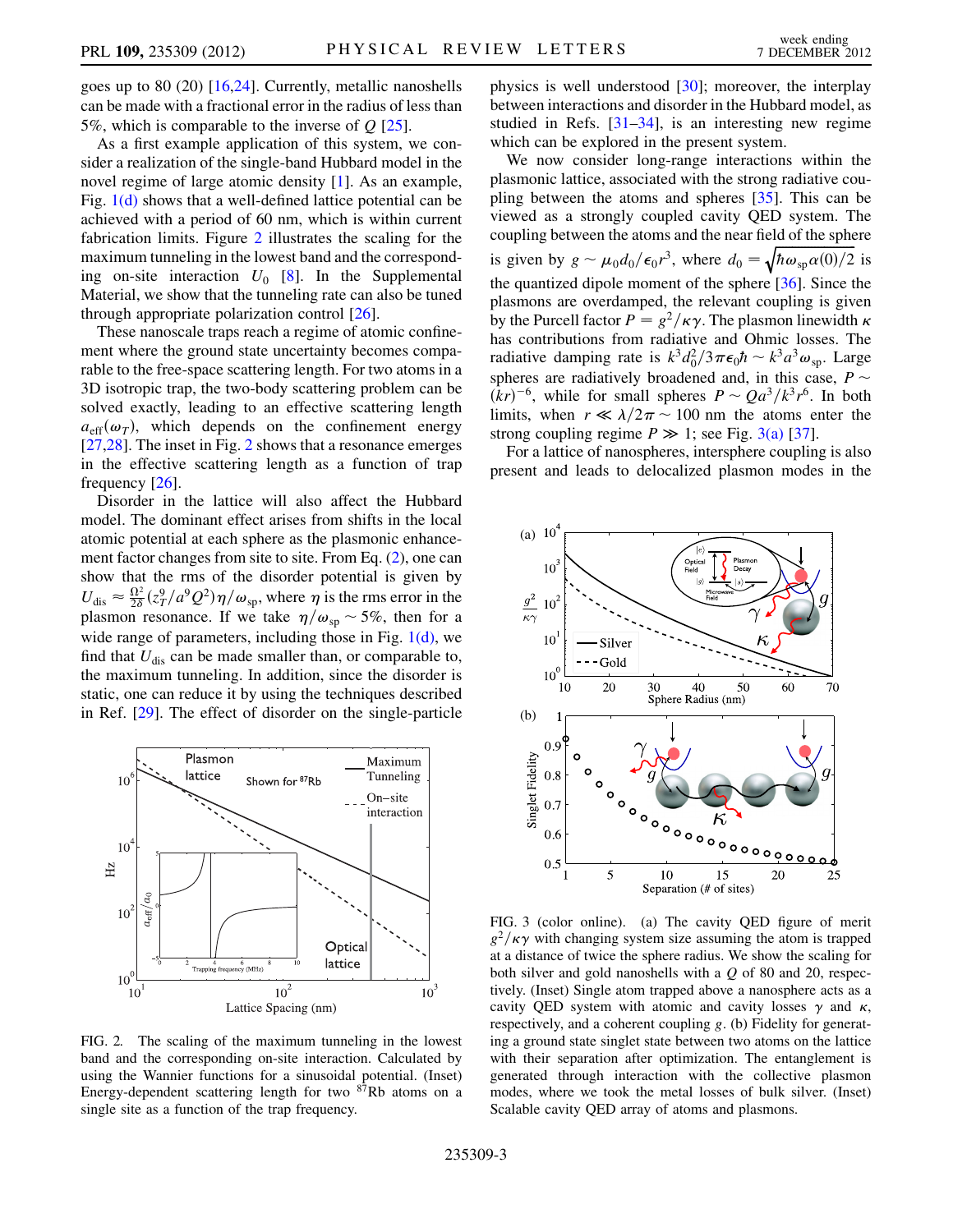lattice [[38](#page-4-32),[39](#page-4-33)]. We calculate the interaction of two atoms through these modes in a 1D chain of nanospheres. For each sphere in the chain, we can write the self-consistent equation for their dipole moments as [[40](#page-4-34)]

$$
p_n = \alpha(\omega)(E_n + N_{nm}p_m), \qquad (3)
$$

where  $p_n$  is the induced dipole moment of the *n*th nanopoarticle,  $E_n$  is the incident field, and  $N_{nm}$  is the  $3 \times 3$ matrix that gives the dipole field at site  $n$  due to the dipole at site  $m$ . In 1D, there are two sets of transverse modes where the dipoles are oriented perpendicular to the chain and one set of longitudinal modes for parallel orientation. Defining  $\tilde{p}_q$  to be the qth eigenvector of  $N_{nm}$  with eigenvalue  $D_q$ , then the effective polarizability of the qth mode is  $\alpha_q^{-1} = \alpha^{-1} - D_q$ , i.e.,  $\tilde{p}_q = \alpha_q \tilde{E}_q$ . For a Lorentzian polarizability, the real part of D, gives the shift in the polarizability, the real part of  $D_q$  gives the shift in the resonance frequency of the *q*th mode, and the imaginary part gives the change in the linewidth.  $N_{nm}$  is diagonalized by Fourier transform, and if we neglect all but nearest neighbor terms,  $D_q = 2N_{01}^r \cos q - ik^3/6\pi\epsilon_0$ , where  $N_{01}^r = \text{Re}(N_{01}).$ <br>Let us consider

Let us consider atoms trapped above the 1D array of spheres. The plasmonic modes can be adiabatically eliminated by using standard methods in quantum optics [\[41\]](#page-4-35). For two-level atoms polarized parallel to the 1D chain, the atomic density matrix evolution is

$$
\dot{\rho} = -\frac{i\omega_{at}}{2} \sum_{n} [\sigma_n^z, \rho] - \frac{i}{2} \sum_{nm} \delta \omega_{nm} [\sigma_n^+ \sigma_m^-, \rho]
$$

$$
-\frac{1}{2} \sum_{n,m} \gamma_{nm} (\{\sigma_n^+ \sigma_m^-, \rho\} - 2 \sigma_m^- \rho \sigma_n^+), \qquad (4)
$$

$$
\delta \omega_{nm} = -\frac{3\ell^3}{8k^3 z^6} \Gamma_0 \text{Re}\left(\frac{i e^{iq_r^*|n-m|}}{\sin q^*}\right) e^{-q_i^*|n-m|}, \qquad (5)
$$

$$
\gamma_{nm} = \frac{3\ell^3}{8k^3 z^6} \Gamma_0 \text{Im} \left( \frac{i e^{iq_r^* |n-m|}}{\sin q^*} \right) e^{-q_i^* |n-m|},\tag{6}
$$

<span id="page-3-0"></span>where  $\zeta$  is the position of the atoms above the sphere and  $q^* = q_r^* + iq_i^*$  is the resonant wave vector such that  $\alpha^{-1}(\alpha) = 0$  The first line in Eq. (4) describes the coher- $\alpha_{q^*}^{-1}(\omega_a) = 0$ . The first line in Eq. ([4\)](#page-3-0) describes the coherent evolution, and the second line describes the collective dissipation. Here we have neglected the contribution to the interaction from free-space radiative modes.

The coherent and dissipative contributions to Eq. [\(4](#page-3-0)) are equally strong when the atom and plasmon are near resonance. Working far off resonance, however, results in purely coherent dynamics, which can be used to implement long-range interacting spin models including frustration [\[42](#page-4-36)[,43\]](#page-4-37). Alternatively, the collective dissipative dynamics can be used to prepare correlated atomic states [[44](#page-4-38)]. As an example, we now show how to directly prepare a ground state singlet between two atoms separated by large distances on the lattice. We take two ground states  $|g\rangle$ and  $|s\rangle$  and an excited state  $|e\rangle$  which is coupled to  $|g\rangle$ via an external field and only decays via the plasmons back to  $|g\rangle$  [see the inset in Fig. [3\(a\)\]](#page-2-1). An external microwave field mixes the two ground states. To prepare the singlet state  $|S\rangle = |gs\rangle - |sg\rangle$  we use a similar approach to Ref. [[45](#page-4-39)], whereby the singlet state is engineered to be the steady state of a driven, dissipative evolution. We take a separation *n* such that  $\cos q_r^* n = 1$  and

$$
\dot{\rho} = -\gamma_{0n} \mathcal{D}[\sigma_1^{ge} + \sigma_2^{ge}] \rho - \delta \gamma_n (\mathcal{D}[\sigma_1^{ge}] + \mathcal{D}[\sigma_2^{ge}]) \rho, \tag{7}
$$

where  $\mathcal{D}[c]\rho = 1/2\{c^{\dagger}c,\rho\} - c\rho c^{\dagger}$  and  $\delta \gamma_n = \gamma_{00} - c^{\dagger}$  $\gamma_{n0} \sim \gamma_{00} (\ell^3/a^3) n/Q$  for  $n \ll Q$ . The dynamics can be manned to a cavity OFD system by identifying  $\gamma_0$ , with mapped to a cavity QED system by identifying  $\gamma_{0n}$  with the collective decay  $g^2/\kappa$  and  $\delta \gamma_n$  with the free-space decay  $\gamma$ . The two excited states  $|eg\rangle$  and  $|ge\rangle$  split into a superradiant state  $|eg\rangle + |ge\rangle$  and a subradiant state  $|eg\rangle - |ge\rangle$  with decay rates  $2\gamma_{0n} + \delta\gamma_n$  and  $\delta\gamma_n$ , respectively.

The singlet preparation proceeds as follows. First, we selectively excite the subradiant transition  $|gg\rangle$  to  $|ge\rangle - |eg\rangle$  by driving with a weak external laser field  $\Omega \sim \delta \gamma_n \ll \gamma_{00}$ , which we take to have a  $\pi$  phase differ-<br>ence on the two atoms. Second, in order to make the singlet ence on the two atoms. Second, in order to make the singlet state a unique steady state, we apply a global microwave field to mix the triplet ground states without affecting the singlet state. In the resulting dynamics, the pumping rate into the singlet state is  $\Omega^2/\delta\gamma_n$ , while the pumping rate back into the triplets is  $\Omega^2/\gamma_{00}$  [[26](#page-4-22)]. The steady state of this process gives the singlet state with fidelity  $F = \langle S | \rho | S \rangle \sim 1 - 1/P'$ , where  $P' = \gamma_{00} / \delta \gamma_n$ . Figure [3\(b\)](#page-2-1)<br>shows the fidelity for two atoms with variable separation shows the fidelity for two atoms with variable separation obtained from numerical simulation of Eq. [\(4\)](#page-3-0).

To measure the correlations in this system, an all-optical approach could be realized by making the nanoparticle array in the near field of a solid immersion lens, which enhances the resolution beyond the diffraction limit by a factor of  $n$ , the index of refraction of the solid immersion lens [[46](#page-4-40)]. Combining a solid immersion lens with, e.g., superresolution microscopy techniques would allow one to reach the requisite resolution of  $\sim$  50 nm at optical<br>wavelengths [47] wavelengths [[47](#page-4-41)].

Our analysis shows that combining cold atom techniques with nanoscale plasmonics reaches new regimes in controlling both the collective motion of atoms and atomphoton interactions. Combining excellent quantum control of isolated atoms with nanoscale localization may open up exciting new possibilities for quantum control of ultracold atoms.

This work was supported by the Harvard-MIT CUA, NSF, the Physics Frontier Center, EU project AQUTE, the ARO, DARPA OLE program, and Stanford AFOSR MURI Grant No. FA9550-12-1-0024. D. E. C acknowledges support from Fundacio Privada Cellex Barcelona.